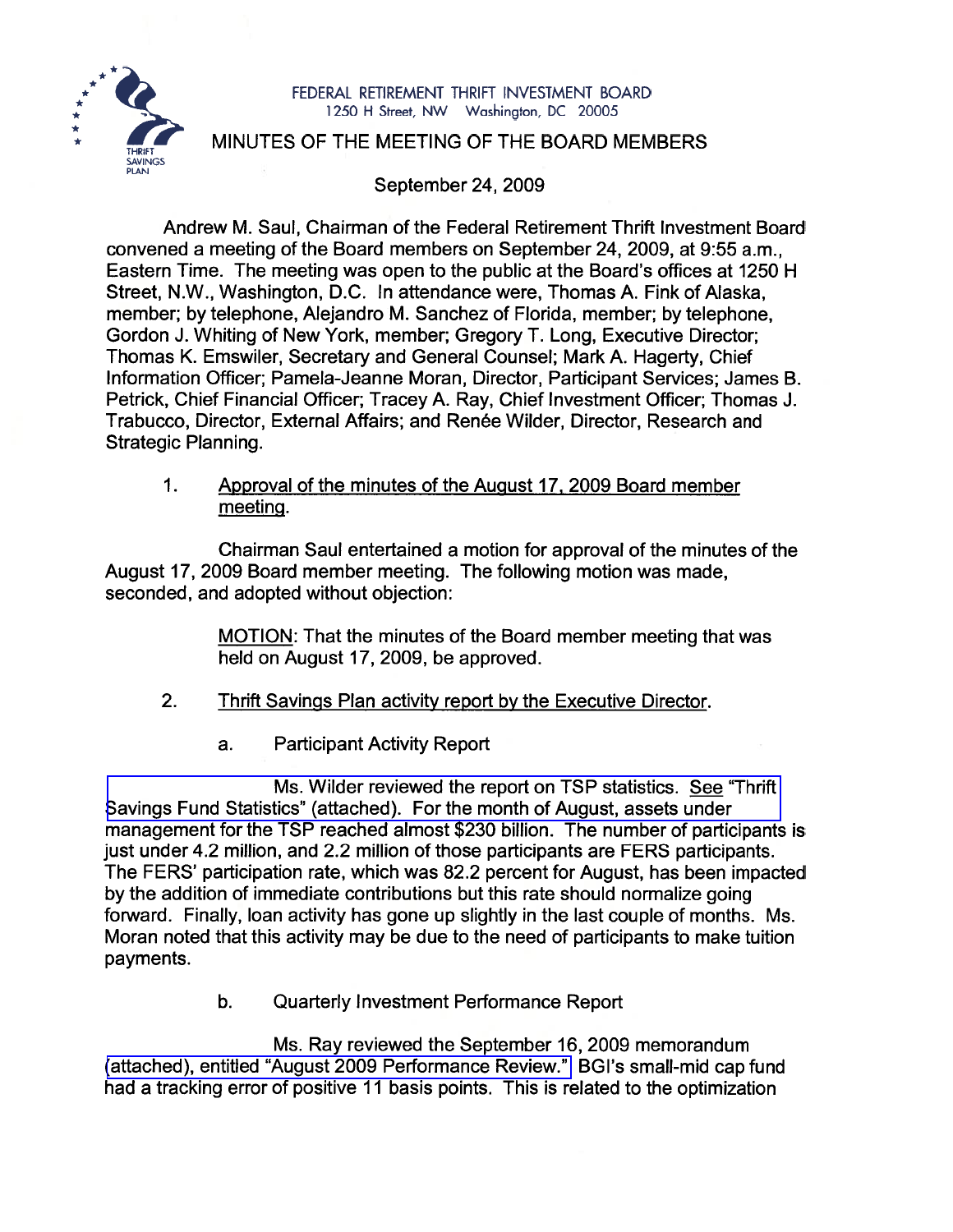program used in the fund. Year-to-date, the small-mid cap fund has a tracking error of negative 200 basis points.

In August, the International (I) Fund had a tracking error of negative 57 basis points which is due to a fair value adjustment in July. Year-todate, the I Fund has a tracking error of negative 154 basis points.

The G Fund rate remains at 3.25 percent.

August was another good month for the funds. Performance ranged from 0.28 percent for the G Fund to 4.87 percent for the I Fund. Year-todate, the Plan has seen some spectacular returns. Since March 9, which was the low point for the market, through August 31, the I Fund is up 70 percent, the S Fund is up 64 percent, and the C Fund is up 53 percent. All of the funds, except the I Fund, have been up for the past six months in a row. Due to the influence of the global currency market, the I Fund has been up five out of the six months.

Compared to the underlying funds, the L Funds did well which is to be expected when the stock markets perform well. Since inception, the L Income and L 2010 Funds have done the best because they were more insulated against the past market turbulence. All L Funds are positive. A record 615,800 participants have invested some or all of their TSP balances in the L Funds.

c. Legislative Report

Mr. Trabucco reported that the October 30 adjournment target for the House of Representatives has been pushed back and it is likely that House will not adjourn until sometime between Thanksgiving and Christmas.

- 3. Annual Budget Report
	- a. Fiscal Year 2009 Results

Mr. Long then discussed the September 16,2009 memorandum (attached) entitled "Fiscal Year 2009 Projected Expenditures, Fiscal Year 2010 Budget, and Fiscal Year 2011 Budget Estimate." In 2009, the Agency had a budget of \$1 14 million, and the Agency's obligations for the year will likely total \$109.7 million which is \$4.7 million under budget. As circumstances warranted, the Agency adjusted its spending and there are variants in the final 2009 budget from what was initially requested from the Board.

While the Agency is under its total 2009 budget, recordkeeping activities, totaling \$90.8 million, are expected to be \$5 million over the budgeted amount of \$85.8 million. This increase is due to an increase in contractor support and maintenance of the Agency's systems.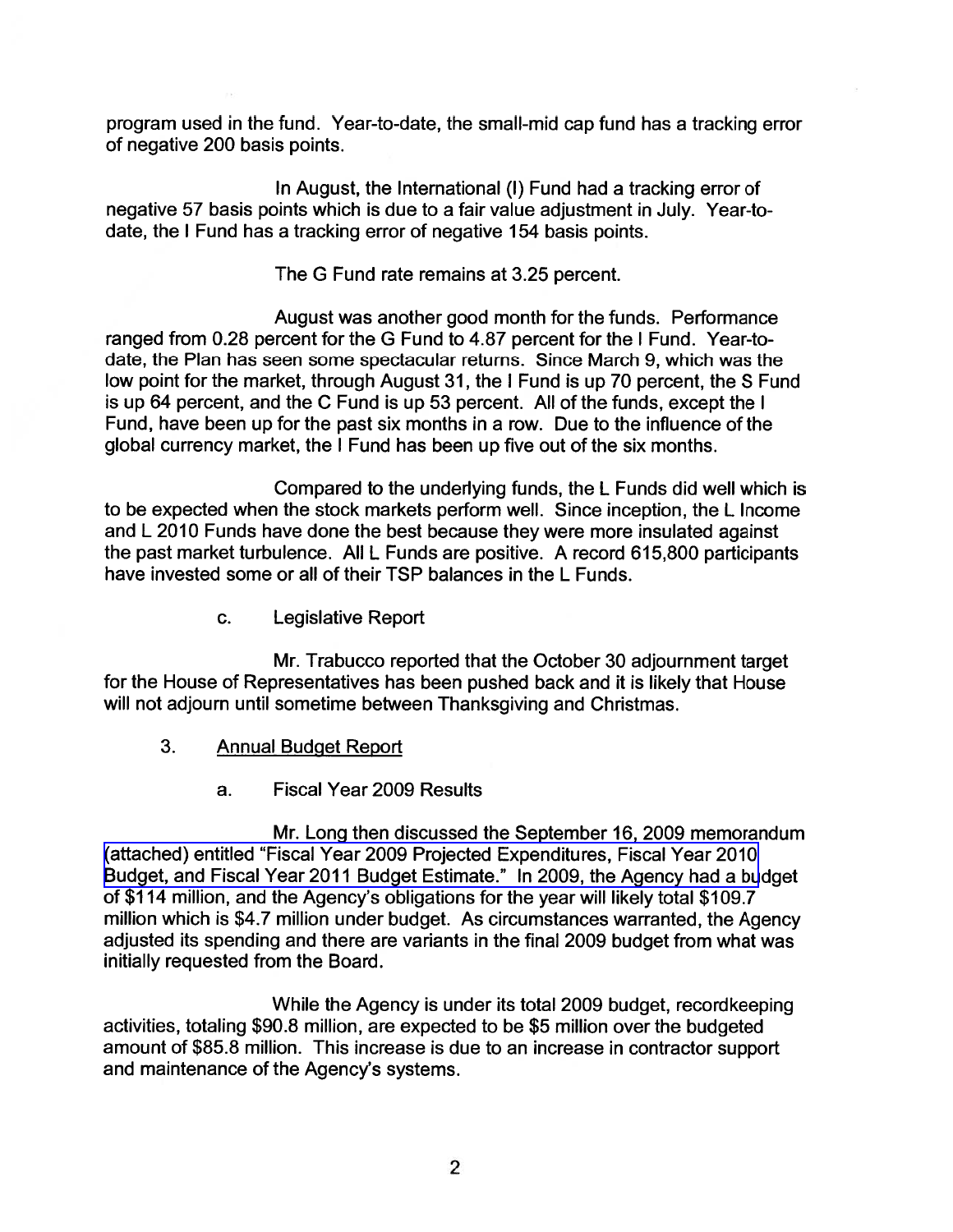The Agency made some opportunistic purchases and advanced what would have been 2010 expenses so that they were purchased with 2009 dollars. Examples of such purchases include additional storage, server capacity, and the hardware and software necessary to replace the call centers' interactive voice recording and response systems.

For 2009, participant communications was \$1.3 million under budget. This is because a number of significant expenditures were deferred. In particular, the Agency budgeted for a one-time mass mailing which was not required in 2009. Because of the Agency's need to stay flexible, Ms. Moran's team, which had to react to unanticipated changes like those required by the Thrift Savings Plan Enhancement Act of 2009 and the 2009 suspension of required minimum distributions, deferred several projects that would have occurred in 2009 to 2010.

The Agency is running a bit under budget as far as staffing. The Agency made eleven new hires but several people also resigned and retired. Currently the Agency has 91 employees. Between I999 and 2004 the Agency had between 110 and 120 employees, and in 2007 the Agency had its lowest staffing level with 83 employees. The Agency now manages a much larger Plan with approximately 4.2 million participants and Mr. Long noted that he anticipates the Agency's staff growing to 110 over the next several years.

b. Fiscal Year 2010 Budget

The proposed budget for 2010 is \$130.3 million and represents a \$15.8 million increase over the FY 2009 budget. Mr. Long noted that he is an Executive Director who leans forward and will not run the Plan standing still. The Agency now manages \$230 billion for 4.2 million participants and the 2010 proposed budget comports with the needs of a first-class organization. The Agency has a very ambitious agenda to improve the TSP for 2010. For example, the Thrift Savings Plan Enhancement Act provides for substantial benefits including immediate agency contributions and a Roth feature. These features are very important, and the Agency must spend money in order to implement them. Further, the Agency has several internal projects, like updating the TSP website and implementing emessaging, which demand Agency resources.

Specifically, for FY 2010, Mr. Long proposes to spend approximately \$99.1 million on record keeping activities. This figure is \$13.3 million above the cost of record keeping activities in FY 2009. The bulk of the increase is attributable to system support costs which are \$37.2 million which is an increase of \$7.8 million. System support includes the software needed to run the TSP and the people that design, test and run the software and its applications.

The Agency continues to improve its record keeping system which was aging. The system has developed from one that was monthly-valued to one that is daily-valued. The system is more complex with multiple programming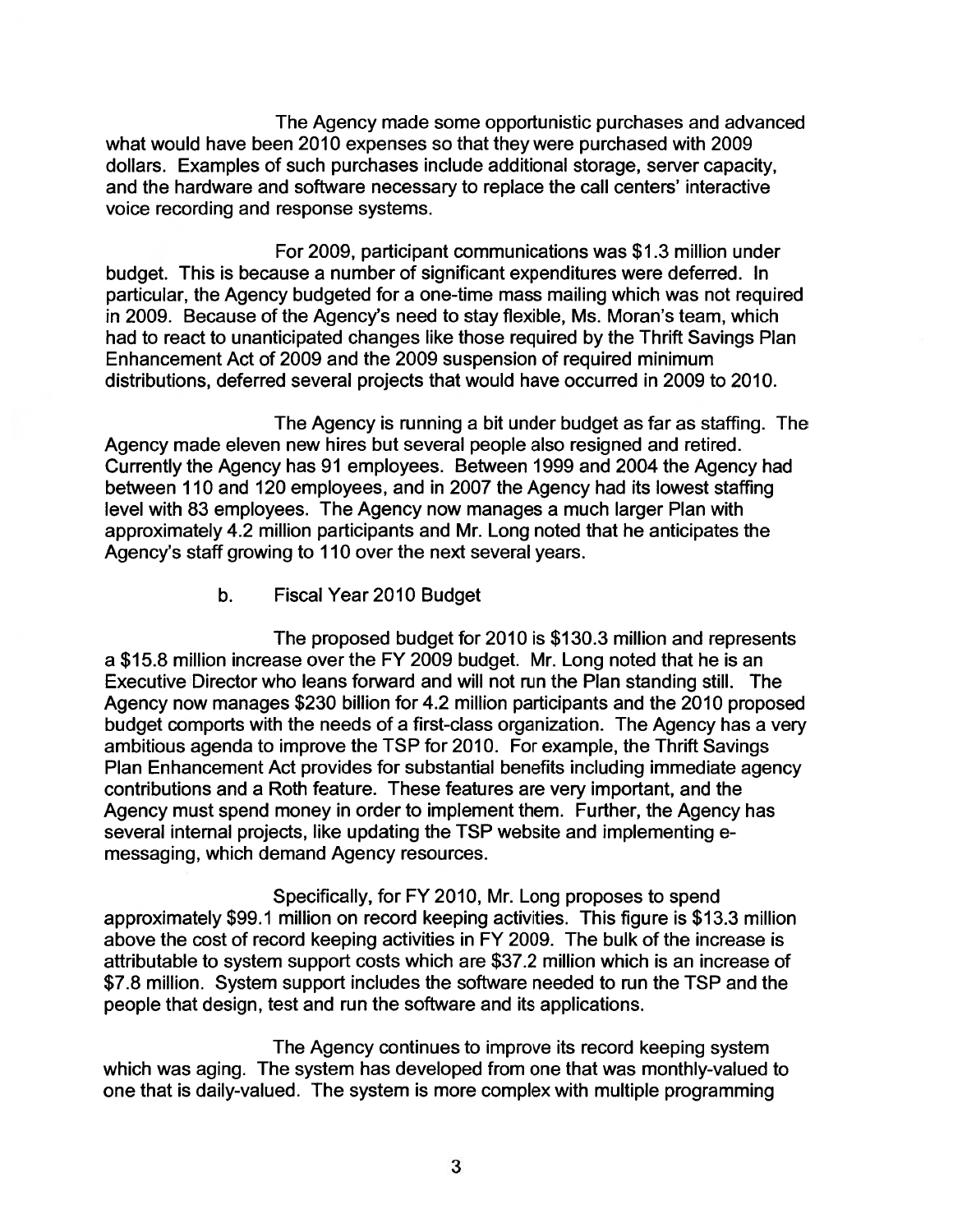languages and 43 subsystems all of which must be tested and configured. The Agency also needs more staff in this area to support audit-driven recommendations in the areas of quality assurance, configuration management, and security. In total, this budget item is about \$5 million higher than last year and will require approximately 30 additional contractors.

Mr. Long added that the Agency spends a significant amount of time discussing which functions are inherently governmental. Mr. Hagerty and Mr. Long often discuss the need for the Agency to have the knowledge and decisionmaking capability to direct the efforts of the contractors so that the Agency is not dependent on outside help.

The increase in the record keeping budget also represents individual projects like procuring OmniPay which is a \$2.8 million project. Ms. Smith noted that OmniPay, which is integrated with the other Omni products, will allow the Agency to do automatic tax reporting which is currently done manually. This product will probably save the Agency four months of manual work each year and is also necessary in order for the Agency to implement the Roth feature.

Mr. Fink then asked how much of the budget is attributable to the new legislation and projects like Roth. Mr. Long noted that it is difficult to estimate such costs. Ms. Moran noted that it would be difficult to determine the costs associated with the Roth feature as she and Ms. Wilder are working on a request for information to determine the best communication and education methods for implementing Roth, and, therefore, the exact scope and cost of the Roth project is still unclear. The Agency is also still trying to determine the IT requirements associated with the Roth. Mr. Fink added that he believes that adding the Roth feature may be one of the most expensive projects for the Agency and that he would like to see a price tag so that when Congress wants to add features in future years, the Agency can provide them with cost figures.

Mr. Long noted that a substantial part of the FY 2010 budget's increase is due to the Thrift Savings Plan Enhancement Act, but it is difficult to break down the costs and tie them to a specific initiative. Mr. Hagerty noted that the Agency does not currently have an accounting system that allows contractors to charge their time to a specific project, however, future contracts will have this capability.

Mr. Long commented that if he just wanted to move forward steady state, then he would only ask for a three to four percent increase in the budget. The TSP Enhancement Act is the bulk of the work and related expenses behind the budget increase. The Agency is changing the way it does business.

Mr. Sanchez noted that private and public budgets are not rising and that he is concerned about increasing the Agency's budget by twenty percent when no entity is increasing its budget even three percent. Mr. Fink noted that much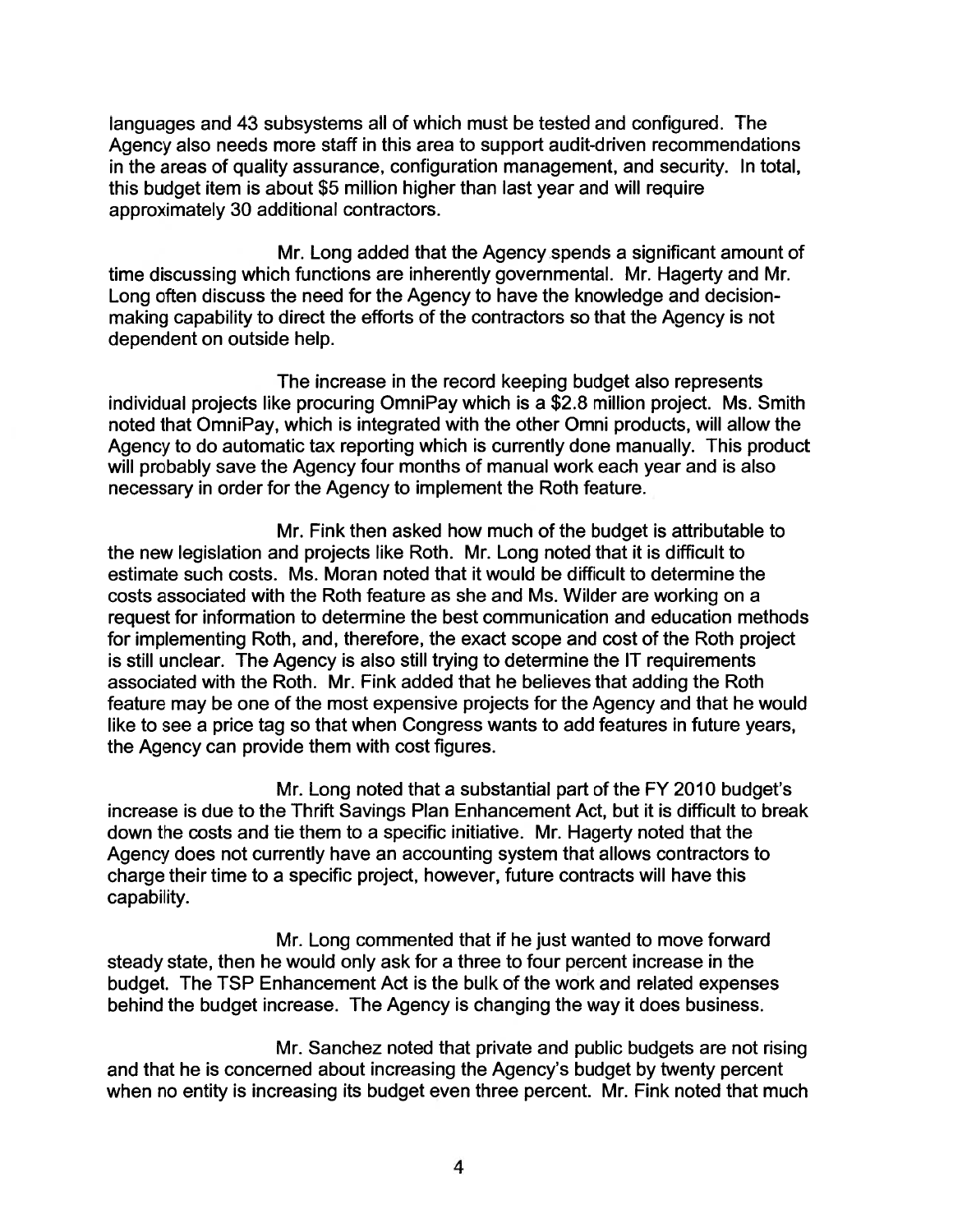of the increase is related to audit recommendations and additional security. Mr. Sanchez will support this increase if the costs are absolutely needed, but he noted that the Agency should not get comfortable with such increases.

Mr. Long reviewed past budget numbers. The Agency started decreasing its budget in approximately 2003 and reached a low point in 2007 during which time the budget was \$87 million. In 2008, the Agency started to increase its budget in large part due to system enhancements.

Mr. Long noted that he understood Mr. Sanchez's reservations. The Agency does not spend participants' money unless it is in their best interest. Mr. Long believes the expenditures he has put forward are in the participants' best interest. Mr. Sanchez noted that at some point it is important to make the decision that the organization can do without certain things.

Chairman Saul noted the increases are substantial but not necessarily unjustified. He commented that the TSP is a better operation than it was before. Further, the Plan has significantly more participants and assets under management. Without adjusting for inflation, over the past seven years, the Agency's budget has risen approximately \$23 million. While the Agency has increased its budget substantially over the past two years, the budget does have restraints built in. Mr. Long explained how he decided not to expend \$20 million to upgrade the Agency's backup capabilities because the system in place is sufficient, and the Agency risks losing only 59 minutes of data. Mr. Long often turns down proposals from his senior staff members.

Mr. Whiting commented that he believes the budget makes a lot of sense. Chairman Saul noted that the budget increase is really asking for an increase of \$25 million over a ten-year period. Mr. Sanchez noted that the budget makes sense to him and that he believes in Mr. Long. However, anything can be justified, and the Agency cannot continue to increase its budget at this rate. Mr. Whiting noted that the budget was artificially low and had been depressed for many years so that the comparisons to past years were not accurate.

Barring an emergency, Chairman Saul recommended that the FY 2011 budget increase remain only as a five percent increase. Chairman Saul noted that Mr. Sanchez was not the only one with concerns as far as the budget increase and that the Agency's senior staff should understand the position of the Board which is to spend conservatively.

Mr. Long then continued to discuss the other items requested in the FY 2010 budget. The budget includes costs associated with ensuring the data centers are staffed 2417 and improving the call centers' interactive voice response software.

Record keeping operations are budgeted for \$30.1 million which is an increase of \$2.6 million from FY 2009. This budget accounts for increased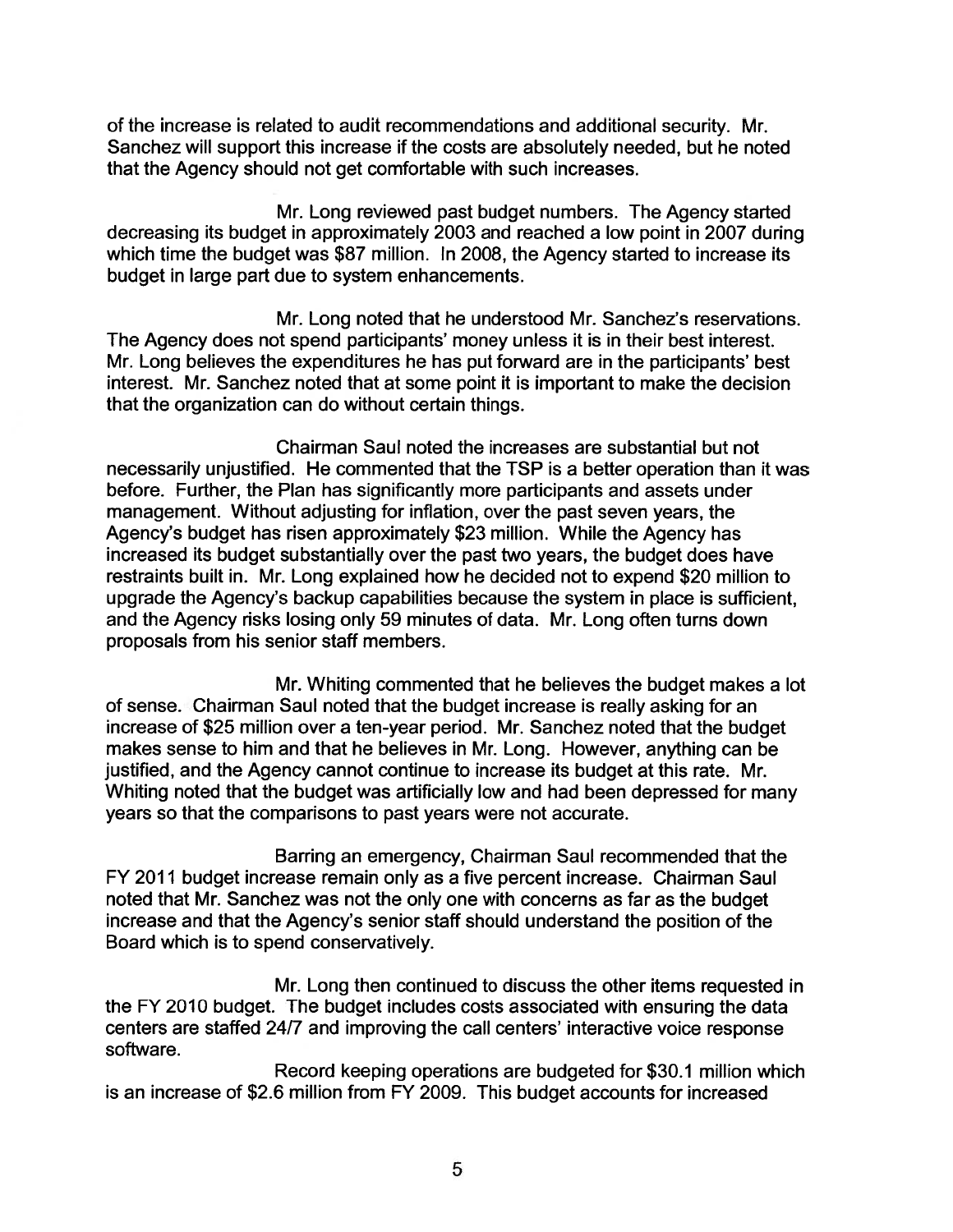contractor labor costs and staffing needs associated with the benefits processing and accounting groups. As an example, the Agency's staffing needs have increased because it must process Treasury credits which are returned to the TSP because they are undeliverable. Further, as a part of its fraud mitigation and internal controls process, the Agency has started validating forms relating to money out transactions.

Agency staffing needs account for \$14.3 million of the FY 2010 budget. Including Board members, the Agency's total staff will be 110 employees. OPM made it clear in an audit finding that the Agency must have a strategic personnel plan in place in order to ensure that, in the event of an emergency or a large number of retirements, the Agency can transition its leadership team. Increased staffing will enable the Agency to hire and develop its future workforce. There are particular groups, like accounting, that are very short staffed and need support immediately.

Mr. Sanchez exited the meeting to attend to an urgent business matter. He noted that he would support this year's budget increase but that he would like to get future increases back to roughly three or four percent.

Mr. Fink stated that he agreed that the budget increase was large and asked if the cost per employee (approximately \$140,000) is normal as far as salary and benefits. Mr. Petrick noted that the cost of benefits goes up every year and such costs are integrated into the budget.

Mr. Fink noted that he feels that it is important that the Agency calculate the costs associated with the programs mandated by Congress. Mr. Trabucco added that the recent legislative changes show Congress' confidence in the work and competence of the Board in that the changes came without mandatory effective dates. This allows the Agency to avoid the need to pursue discrete, standalone projects and efficiently implement the new statutory benefits by folding them into ongoing projects. However, this can make it difficult to be as precise as Mr. Fink would like in terms of associating Agency spending to a particular project.

Mr. Long noted that the Plan is still the lowest cost plan of its type. CALPERS, for example, operates with a \$330 million budget and 2,000 employees. Mr. Long has no intention of becoming CALPERS and emphasized that the TSP is very inexpensive.

c. Fiscal Year 2011 Estimate

The Agency's 2011 budget is estimated to be approximately \$135.9 million. Mr. Fink commented that he hopes that Mr. Long keeps the FY 2011 budget close to this number.